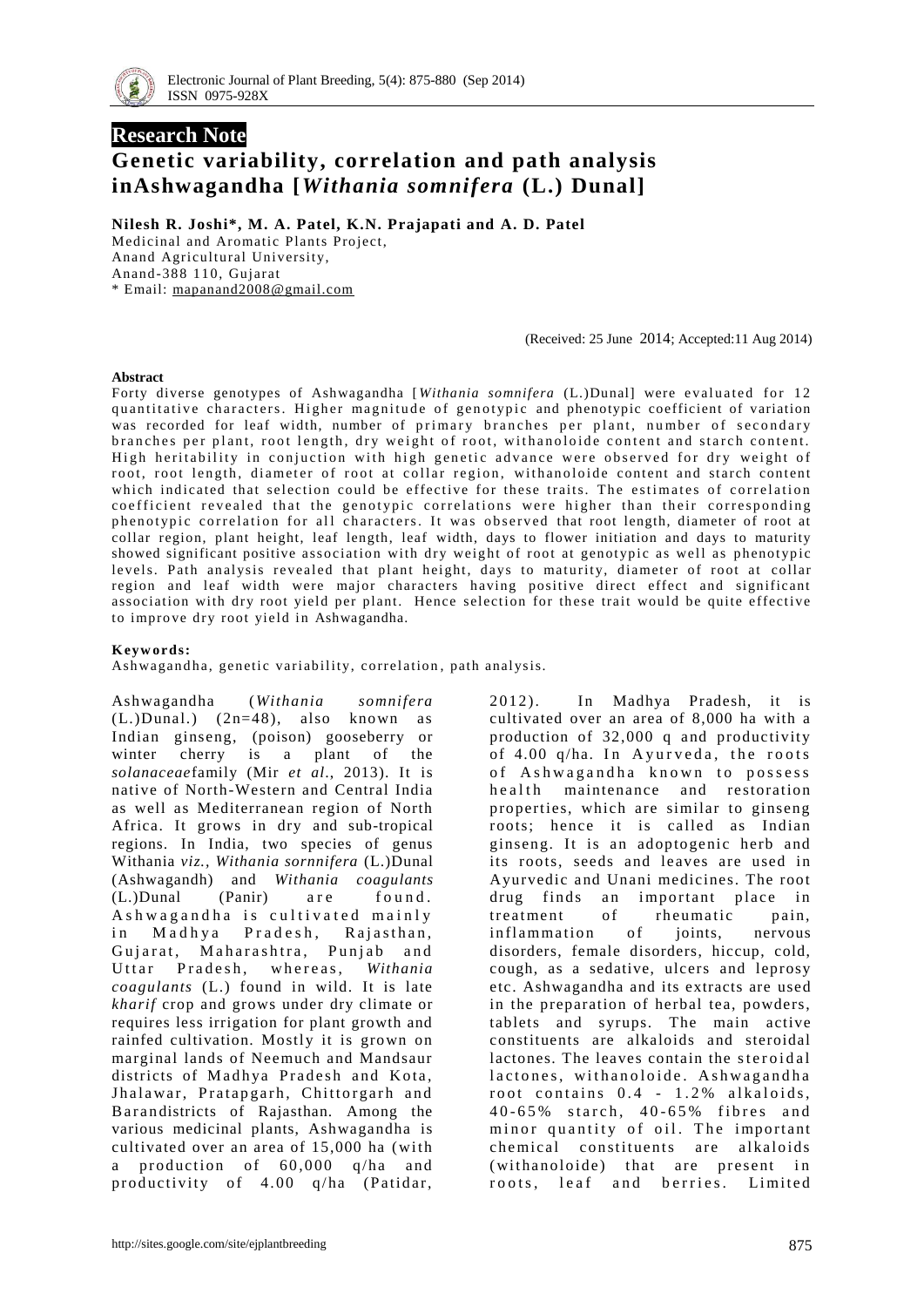

breeding work has been done in this important medicinal crop for developing high yielding varieties. There are strong possibilities to develop genotypes having high dry root yield and withanoloide content. Assessment of variability present in Ashwagandha accessions is an important aspect for improvement of this crop. Characteristic quantification of genetic variability has long been a major goal in breeding. Therefore, the present investigation was carried out to access the genetic variability, correlation and path analysis in Ashwagandha.

The experimental material consist of 40 genotypes of Ashwagandha were so wn in randomized block design comprising three replications with two rows plot each of 3.0 m length, maintaining crop geometry of  $45 \times 10$  cm at the research farm of Medicinal and Aromatic Plants Project, Anand Agricultural University, An and during *Kharif* 2012-13. The recommended agronomical practices were adopted to raise a healthy crop. The experimental material was evaluated for 12 characters *viz.,* plant height (cm), leaf length (cm), leaf width (cm), days to flower initiation, days to maturity, number of primary branches per plant, number of secondary branches per plant, root length (cm), diameter of root at collar region  $(cm)$ , dry weight of root  $(g/\text{plant})$ , total withanoloide content  $(\%)$ and starch content (%).Analysis of variance to test the significant difference among accessions for each character was carried out as per methodology advocated by (Panse and Sukhatme, 1967a). PCV and GCV were calculated by the formula given by (Panse and Sukhatme, 1967b), heritability in broad sense  $(h^2)$  was worked out by using the formula suggested by (Burtan and Devane, 1953) and genetic advance were calculated by using the procedure given by (Johnson*et al*., 1955). The genotypic and phenotypic correlation were calculated following the method of Singh and Chaudhary (1985) whereas the path coefficient analysis as per the method given by Dewey and Lu (1959).

The analysis of variance revealed that significant differences among genotypes for all the characters under study, which indicated that experimental material had sufficient genetic variability for different traits (Table 1). High degree of variability in the experimental material existed for characters like

number of secondary branches per plant, dry weight of root, withanoloide content and starch content as revealed by high PCV and GCV estimates; while rest of characters were having low to moderate GCV per cent. All characters showed high magnitude of heritability which indicated the less influence of environment on these traits. The estimates of genetic advance as per cent of mean were high coupled with high heritability recorded for all traits except days to maturity  $(Table 2)$ . The similar results have also been reported earlier by Dubey (2010) and Sangwan *et al.*  $(2013)$  in Ashwagandha.

In the present investigation, the genotypic correlation coefficient was higher in magnitude than their corresponding phenotypic correlation coefficient for most of the characters indicating the depression of phenotypic expression by environmental influences (Table 3). Dry weight of root showed positive and signficant high association with root length, diameter of root at collar region, dry weight of root were plant height, leaf length, leaf width, days to flower initiation and days to maturity at both the genotypic and phenotypic levels. Starch content, no. of primary and secondary branches showed no association with dry weight of root. Hence these traits may be considered as selection indices for the improvement of dry weight of root (Table 3). The withanoloid had significant and negative association with leaf length both at genotypic and phenotypic level. Leaf width and dry weight of root had significant and negative association at phenotypic level only and it may be due to environment influence. Hence improvement of dry root weight through its selection indices except leaf length will not affect alkaloid level. Such correlations were also obtained by Kandalkar *et al.,* (1993), Kubsad *et al.,*  (2009), Dubey (2010), Rameshkumar *et al.,* (2011) and Sangwan *et al.* (2013) in Ashwagandha.

The estimates of correlation coefficient mostly indicate inter-relationship of different characters but it does not furnish information on cause and effect. The contribution of characters towards the yield can be detected by direct and indirect effects. Path analysis helps in estimating both the effects of a specified character on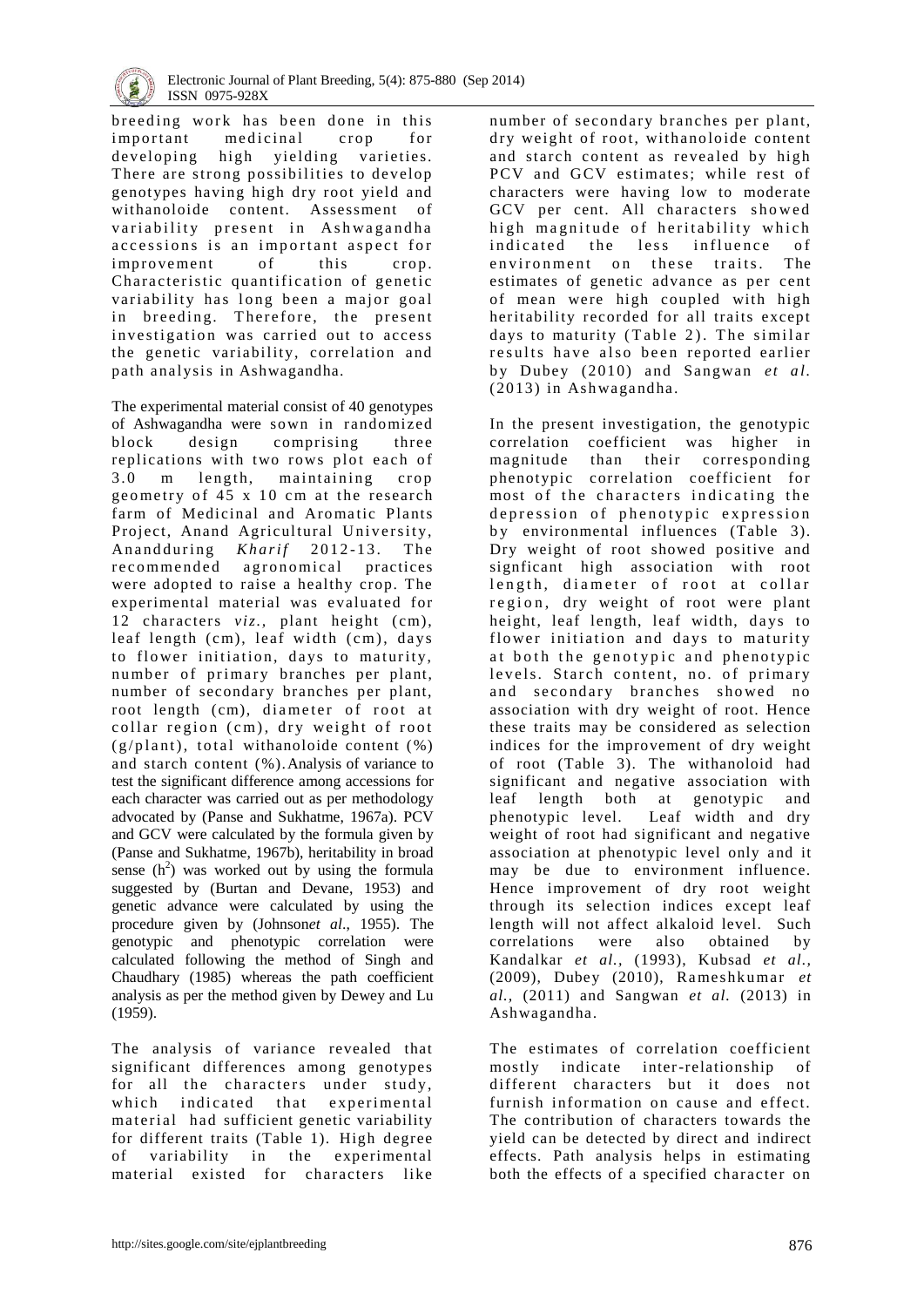

root yield. The results revealed that plant height and days to maturity, followed by diameter of root at collar region and leaf width were major characters having positive direct effect and significant association with dry root yield per plant. The direct effect of root length and number of primary branches per plant was moderate but its association with dry root yield was positive because of positive and high indirect effect through plant height and leaf width. Negative direct effect of leaf length, days to flower initiation, no. of ssecondary branches, withanoloid and starch content on dry root yield (Table 4). Similar results were also obtained by Kandalkar *et al.,* (1993), Kubsad et al., (2009), Dubey (2010), Rameshkumar *et al.*, (2011) and Sangwan *et al.* (2013) in Ashwagandha. Thus, plant height, days to maturity, diameter of root at collar region and leaf width may be used as selection indices for improvement of dry root yield in Ashwagandha.

#### **References:**

- Burton, G.W. and Devane, E. H. 1953. Estimating heritability in tall Fescue (*Festucaarundinacea*) from replicated clonal material. *J. Agron*, **45**:478 -481.
- Dewey, D. R. and Lu, K. H. 1959. A correlation and path coefficient analysis of components of wheat grass seed production. *Agron. J*., **51**: 515-518.
- Dubey, R. B. 2010. Genetic variability, correlation and path analysis in Ashwagandha (*Withania somnifera*). *J. Medicinal and Aromatic Plant Sci.,***32**: 202-205.
- Johnson, H. W., Robinson, H. F. and Comstock, R. I. 1955. Estimates of genetic and environmental variability in soybean. *Agron. J.*, **47**: 314-318.
- Kandalkar, V. S.,Patidar, H. and Nigam, K. B. (1993). Genotypic association and path coefficient analysis in Ashwagandha (*Withania somnifera*). *Indian J.Genet.,***53**(3): 257-260.
- Kubsad, V. S., Palled, Y. B., Mansur, C. P. and Alagundagi, S. C. 2009. Correlation and Path Coefficient Analysis in Ashwagandha (*Withania somnifera*Dunal). *Madras Agric. J.*, **96** (7-12): 314-315.
- [Mir,](http://www.sciencedirect.com/science/article/pii/S0926669012006577) B. A., <u>[Koul,](http://www.sciencedirect.com/science/article/pii/S0926669012006577)</u> S and <u>Soodan</u>, A. S. 2013. Reproductive biology of *Withania* Ashwagandha sp. novo (Solanaceae)*.* **[45:](http://www.sciencedirect.com/science/journal/09266690/45/supp/C)** 442– 446.
- Panse, V. G. and Sukhatme, P. V. 1967a. Statistical Methods for Agricultural Workers. ICAR Publication, New Delhi.
- Panse, V.G. and Sukhatme, P.V. 1967b.Statistical Methods of agricultural Workers. 2 nd edition, pp: 381, *ICAR Publlication,* New Delhi.
- Ramesh Kumar, R.,PrasannaAnjaneya Reddy, L., ChinnaSubbaiah, J., Niranjana Kumar, A.,

Nagendra Prasad, H. N. and BalakishanBhukya, 2011. Genetic association among root morphology, root Quality and root yield in ashwagandha (*WithaniaSomnifera*). *Genetika*, **43 3**: 617-624.

- Sangwan, O., Ram Avtar and Amit Singh (2013). Genetic variability, character association and path analysis in Ashwagandha [*Withaniasomnifera* (L.) Dunal] under rainfed conditions. *Res. in Plant Biol.*,**3** (2): 32-36.
- Singh, R. K. and Chaudhary, B. D. 1985. Biometrical methods in quantitative genetic analysis. Kalyani publ. Third Edition., p: 318.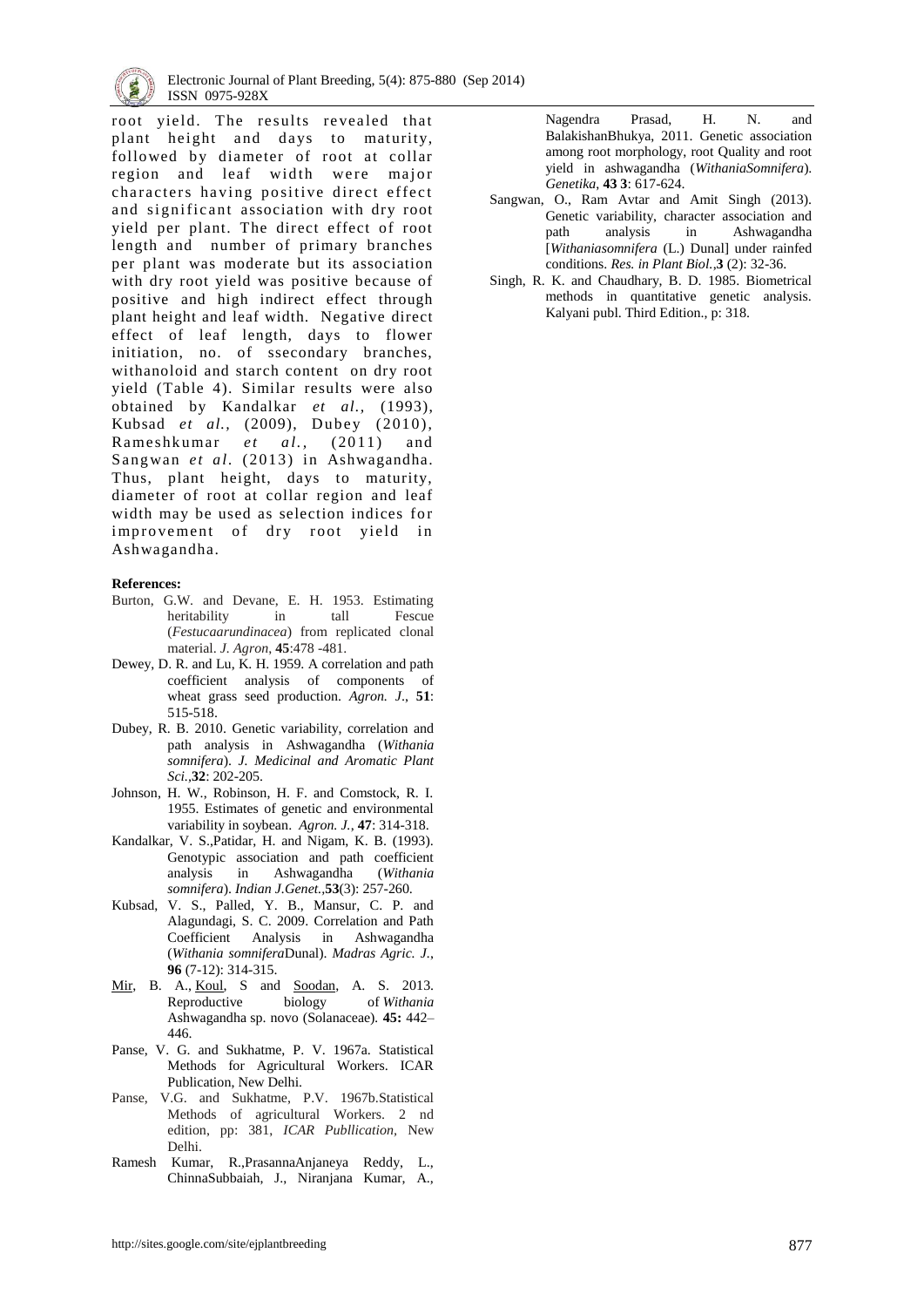

|  |  | Table 1. Analysis of variance for different characters in Ashwagandha |  |
|--|--|-----------------------------------------------------------------------|--|
|  |  |                                                                       |  |

| Tuble 1, Thin you of The nuclear units che characters in Their was another | Mean sum of squares |            |        |  |  |  |  |
|----------------------------------------------------------------------------|---------------------|------------|--------|--|--|--|--|
| Characters                                                                 | Replications        | Genotypes  | Error  |  |  |  |  |
| df.                                                                        | 2                   | 39         | 78     |  |  |  |  |
| Plant height (cm)                                                          | 1.266               | $115.61**$ | 12.01  |  |  |  |  |
| Leaf length (cm)                                                           | 0.305               | $3.89**$   | 0.17   |  |  |  |  |
| Leaf width (cm)                                                            | 0.059               | $1.363**$  | 0.018  |  |  |  |  |
| Days to flower initiation                                                  | 2.34                | 196.43**   | 14.11  |  |  |  |  |
| Days to maturity                                                           | 21.81               | 170.75**   | 33.32  |  |  |  |  |
| Number of primary branches per plant                                       | $2.32**$<br>0.216   |            | 0.357  |  |  |  |  |
| Number of secondary branches per plant                                     | 0.104               | $1.125**$  | 0.121  |  |  |  |  |
| Root length (cm)                                                           | 0.006               | $20.32**$  | 0.407  |  |  |  |  |
| Diameter of root at collar region (cm)                                     | 0.001               | $0.048**$  | 0.002  |  |  |  |  |
| Dry weight of root $(g/plant)$                                             | 0.002               | $1.203**$  | 0.019  |  |  |  |  |
| Withanoloide content (%)                                                   | 0.0005              | $0.0148**$ | 0.0002 |  |  |  |  |
| Starch content $(\%)$                                                      | 1.086               | 138.59**   | 2.76   |  |  |  |  |

Note: \*, \*\* Significant at 5% and 1 % levels, respectively

| <b>Characters</b>                         | $h^2$ <sub>bs</sub> | <b>GCV</b> | <b>PCV</b> | <b>GA</b>  |
|-------------------------------------------|---------------------|------------|------------|------------|
|                                           | $(\%)$              | $(\%)$     | $(\%)$     | $(%$ mean) |
| Plant height (cm)                         | 74.19               | 12.31      | 14.29      | 21.85      |
| Leaf length (cm)                          | 87.84               | 13.22      | 14.10      | 25.52      |
| Leaf width (cm)                           | 96.02               | 16.17      | 16.50      | 32.62      |
| Days to flower initiation                 | 81.38               | 11.56      | 12.81      | 21.44      |
| Days to maturity                          | 57.89               | 5.13       | 6.74       | 8.04       |
| No. of primary branches per<br>plant      | 64.72               | 16.55      | 20.57      | 27.51      |
| No. of secondary branches per<br>plant    | 73.36               | 20.45      | 23.87      | 36.06      |
| Root length (cm)                          | 94.22               | 15.36      | 15.83      | 30.70      |
| Diameter of root at collar region<br>(cm) | 87.59               | 11.03      | 11.78      | 21.45      |
| Dry weight of root $(g/plant)$            | 95.39               | 31.78      | 32.54      | 63.74      |
| Withanoloide content (%)                  | 95.21               | 24.40      | 25.01      | 48.97      |
| Starch content $(\%)$                     | 94.24               | 25.44      | 26.21      | 50.90      |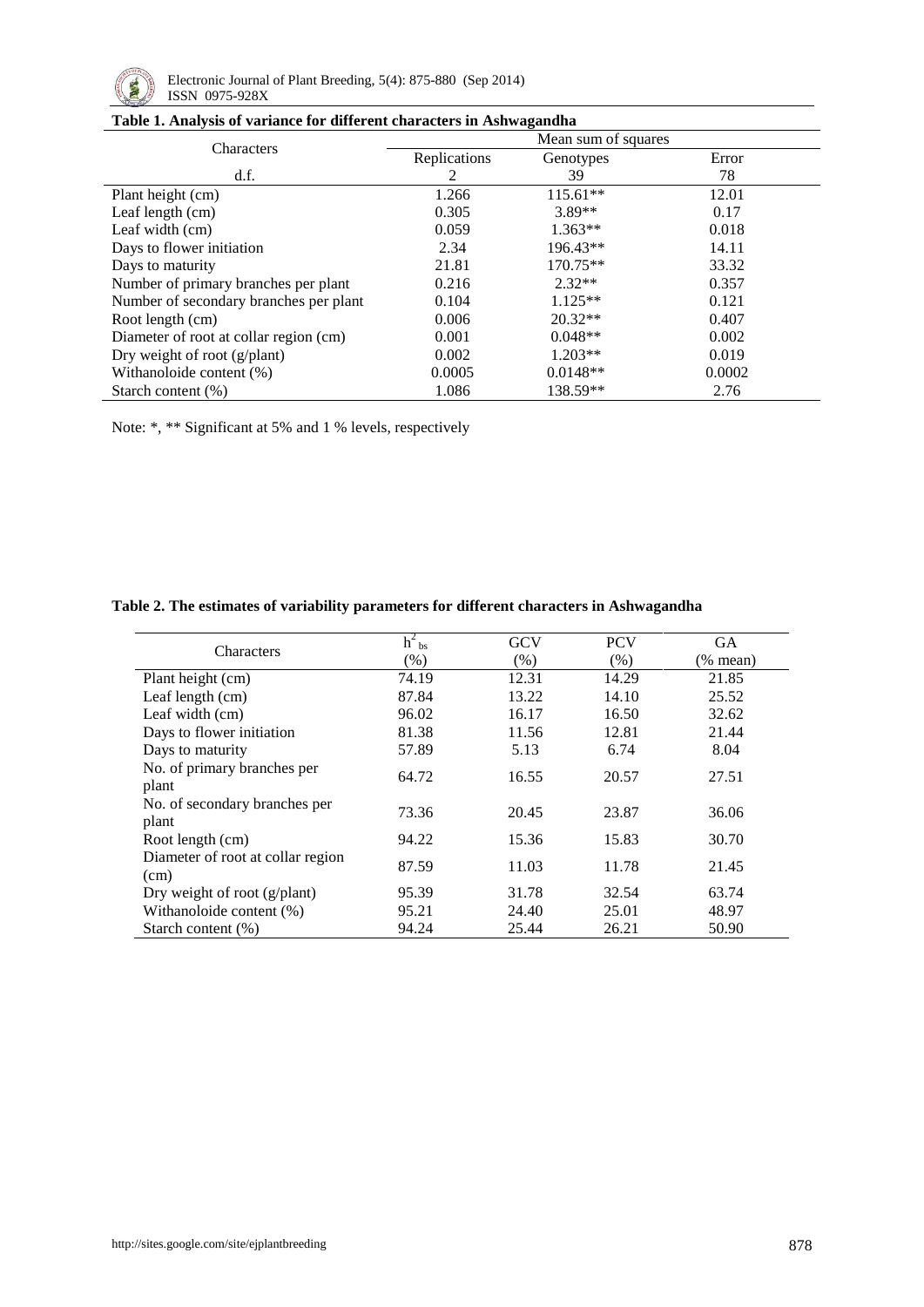

Electronic Journal of Plant Breeding, 5(4): 875-880 (Sep 2014)

## **Table 3. Genotypic (rg) and phenotypic (rp) correlations among different characters in Ashwagandha**

| галс э. Осногуріс (13) ана риспогуріс (1р) согтстанону анняд антегент спатасісту ні жупмаданана<br>Character |                         | Plant<br>height<br>(cm) | Leaf<br>length<br>(cm) | Leaf<br>width<br>(cm) | Days to<br>flower<br>initiation | Days to<br>maturity | No. of<br>Primary<br>branches<br>per plant | No. of<br>Secondary<br>branches<br>per plant | Root<br>length<br>(cm) | Diameter<br>of root at<br>collar<br>region<br>(cm) | Withanoloide<br>content $(\%)$ | Starch<br>content<br>(% ) |
|--------------------------------------------------------------------------------------------------------------|-------------------------|-------------------------|------------------------|-----------------------|---------------------------------|---------------------|--------------------------------------------|----------------------------------------------|------------------------|----------------------------------------------------|--------------------------------|---------------------------|
| Dry weight of root<br>(g/plant)                                                                              | $r_{\rm g}$             | $0.730**$               | $0.765**$              | $0.737**$             | $0.346*$                        | $0.448**$           | $-0.080$                                   | $-0.188$                                     | $0.672**$              | $0.614**$                                          | $-0.305$                       | $-0.092$                  |
|                                                                                                              | $r_{\rm p}$             | $0.613**$               | $0.693**$              | $0.703**$             | $0.302**$                       | $0.312**$           | $-0.088$                                   | $-0.136$                                     | $0.640**$              | $0.552**$                                          | $-0.297**$                     | $-0.082$                  |
| Plant height (cm)                                                                                            | $\rm r_g$               | 1.000                   | $0.703**$              | $0.496**$             | 0.273                           | $0.333*$            | $-0.059$                                   | 0.065                                        | $0.541**$              | $0.581**$                                          | $-0.207$                       | $0.384*$                  |
|                                                                                                              | $r_{p}$                 | 1.000                   | $0.539**$              | $0.413**$             | 0.189                           | $0.220*$            | $-0.042$                                   | 0.069                                        | $0.463**$              | $0.474**$                                          | $-0.164$                       | $0.332**$                 |
| Leaf length (cm)                                                                                             | $\rm r_g$               |                         | 1.000                  | $0.916**$             | 0.305                           | $0.438**$           | $-0.239$                                   | $-0.096$                                     | $0.627**$              | $0.544**$                                          | $-0.323*$                      | 0.132                     |
|                                                                                                              | $\rm r_p$               |                         | 1.000                  | $0.854**$             | $0.287**$                       | $0.288**$           | $-0.128$                                   | $-0.090$                                     | $0.563**$              | $0.483**$                                          | $-0.293**$                     | 0.125                     |
| Leaf width (cm)                                                                                              | $\rm r_g$               |                         |                        | 1.000                 | 0.188                           | $0.401*$            | $-0.250$                                   | $-0.286$                                     | $0.631**$              | $0.458**$                                          | $-0.235$                       | $-0.015$                  |
|                                                                                                              | $\mathbf{r}_\mathrm{p}$ |                         |                        | 1.000                 | 0.151                           | $0.291**$           | $-0.207*$                                  | $-0.226*$                                    | $0.594**$              | $0.431**$                                          | $-0.220*$                      | $-0.011$                  |
| Days to flower                                                                                               | $\rm r_g$               |                         |                        |                       | 1.000                           | 1.008**             | $-0.177$                                   | 0.049                                        | 0.232                  | 0.140                                              | $-0.169$                       | $-0.294$                  |
| initiation                                                                                                   | $\rm r_p$               |                         |                        |                       | 1.000                           | $0.642**$           | $-0.066$                                   | 0.062                                        | $0.196*$               | 0.124                                              | $-0.160$                       | $-0.245*$                 |
| Days to maturity                                                                                             | $\rm r_g$               |                         |                        |                       |                                 | 1.000               | $-0.299$                                   | $-0.157$                                     | $0.451**$              | 0.093                                              | $-0.186$                       | $-0.327*$                 |
|                                                                                                              | $\rm r_p$               |                         |                        |                       |                                 | 1.000               | $-0.112$                                   | $-0.052$                                     | $0.333**$              | 0.048                                              | $-0.163$                       | $-0.239*$                 |
| No. of Primary                                                                                               | $\rm r_g$               |                         |                        |                       |                                 |                     | 1.000                                      | $0.527**$                                    | $-0.130$               | $-0.090$                                           | 0.132                          | $-0.116$                  |
| branches per plant                                                                                           | $\rm r_p$               |                         |                        |                       |                                 |                     | 1.000                                      | $0.370**$                                    | $-0.088$               | $-0.094$                                           | 0.082                          | $-0.118$                  |
| No. of Secondary<br>branches per plant                                                                       | $\rm r_g$               |                         |                        |                       |                                 |                     |                                            | 1.000                                        | $-0.230$               | 0.077                                              | $-0.187$                       | 0.223                     |
|                                                                                                              | $r_{p}$                 |                         |                        |                       |                                 |                     |                                            | 1.000                                        | $-0.185$               | 0.041                                              | $-0.169$                       | $0.203*$                  |
| Root length (cm)                                                                                             | $\rm r_g$               |                         |                        |                       |                                 |                     |                                            |                                              | 1.000                  | 0.208                                              | $-0.169$                       | $-0.014$                  |
|                                                                                                              | $\mathbf{r}_\mathrm{p}$ |                         |                        |                       |                                 |                     |                                            |                                              | 1.000                  | 0.189                                              | $-0.163$                       | $-0.017$                  |
| Diameter of root at                                                                                          | $\rm r_g$               |                         |                        |                       |                                 |                     |                                            |                                              |                        | 1.000                                              | $-0.114$                       | 0.100                     |
| collar region (cm)                                                                                           | $r_{p}$                 |                         |                        |                       |                                 |                     |                                            |                                              |                        | 1.000                                              | $-0.095$                       | 0.107                     |
| Withanoloide                                                                                                 | $\rm r_g$               |                         |                        |                       |                                 |                     |                                            |                                              |                        |                                                    | 1.000                          | 0.052                     |
| content (%)                                                                                                  | $\mathbf{r}_\mathrm{p}$ |                         |                        |                       |                                 |                     |                                            |                                              |                        |                                                    | 1.000                          | 0.047                     |

**Note : \*,\*\* significant at 5% and 1% levels, respectively**